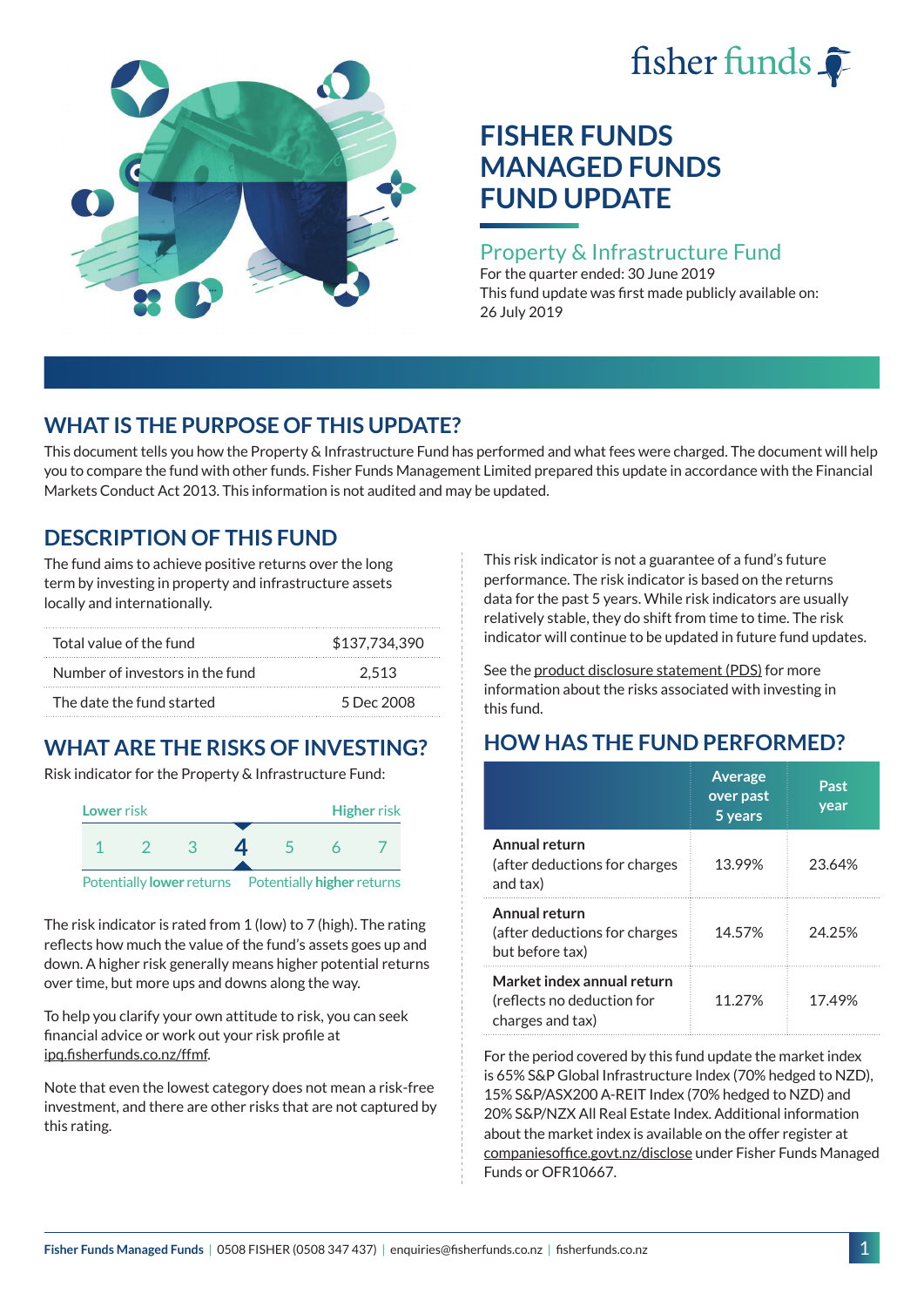## **ANNUAL RETURN GRAPH**



This shows the return after fund charges and tax for each of the last 10 years ending 31 March. The last bar shows the average annual return for the last 10 years, up to 30 June 2019.

**Important:** This does not tell you how the fund will perform in the future.

Returns in this update are after tax at the highest prescribed investor rate (PIR) of tax for an individual New Zealand resident. Your tax may be lower. The market index return<sup>2</sup> reflects no deduction for charges and tax.

#### **WHAT FEES ARE INVESTORS CHARGED?**

Investors in the Property & Infrastructure Fund are charged fund charges that include GST. In the year to 31 March 2019 these were:

|                                                       | % of net asset value |
|-------------------------------------------------------|----------------------|
| <b>Total fund charges</b>                             | 3.09%                |
| Which are made up of:                                 |                      |
| <b>Total management and</b><br>administration charges | 3.09%                |
| Inding:                                               |                      |
| Manager's basic fee                                   | 1 27%                |
| Other management and<br>administration charges        | 0.27%                |
| Total performance-based fees <sup>1</sup>             | 155%                 |

Small differences in fees and charges can have a big impact on your investment over the long term.

#### **EXAMPLE OF HOW THIS APPLIES TO AN INVESTOR**

Katie had \$10,000 in the fund at the start of the year and did not make any further contributions. At the end of the year, Katie received a return after fund charges were deducted of \$2,364 (that is 23.64% of her initial \$10,000). Katie did not pay other charges. This gives Katie a total return after tax of \$2,364 for the year.

# **WHAT DOES THE FUND INVEST IN?**

#### **Actual investment mix**

This shows the types of assets that the fund invests in.



#### **Target investment mix**

This shows the mix of assets that the fund generally intends to invest in.